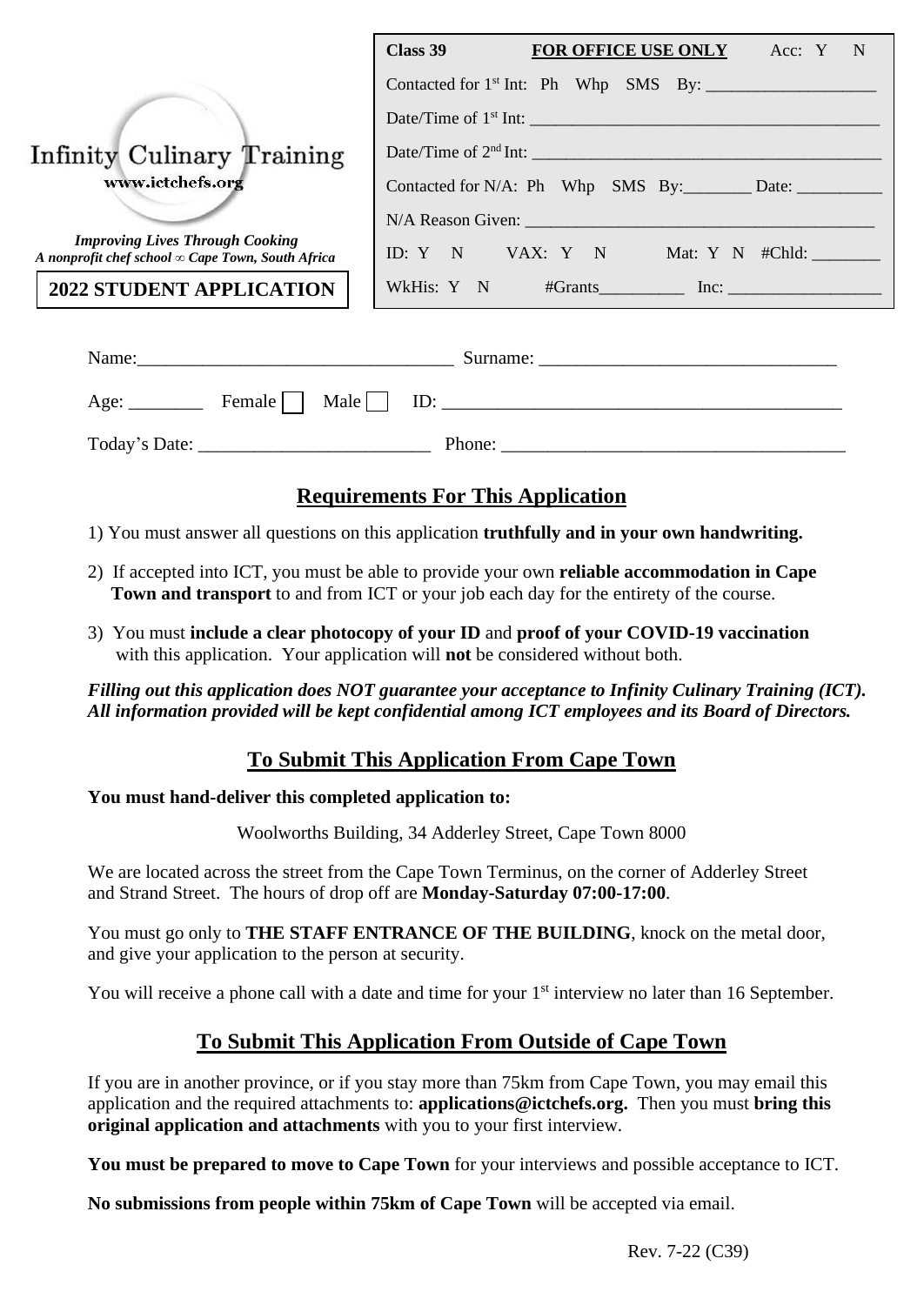### **Part 1: Getting to Know ICT**

*Before you attend your first interview, it is important that you to get to know a little bit about ICT. You must understand the seriousness of the business culture that we train chefs for.*

*Tick each box that you think is correct.*

1) Many people drink alcohol, socially and on special occasions. Drinking is a bad practice when it comes to the demands and long hours of being a chef. Therefore, no amount of drinking alcohol is permitted while I am an ICT student, including weekends, time off, or when I am at home.

2) Even though the ICT training will require all of my time and attention, I'll still be able to have my usual friends and do most of the things I used to do before attending ICT.



3) Since ICT is free, they also give their students whatever they want. If I don't have transport money, or a phone, or money for data and airtime, ICT will give me those things.



4) The business world is strict about timekeeping. No one is interested in excuses like late taxis, load shedding, or personal issues at home. As training for this world, ICT requires 100% on-time attendance – every single day – from all students.

TRUE **FALSE** 

5) Attending ICT is a personal decision to change my life for the better. The program will be very challenging. I will have to face many personal challenges in order to grow. I will have to face many fears, overcome some negative habits, and question some of my beliefs in order to succeed.

 $TRUE$  FA

6) ICT guarantees me a job. Even if I quit a job or get fired, ICT will always get me another one.

| <b>TRUE</b> |  | <b>FALSE</b> |
|-------------|--|--------------|
|-------------|--|--------------|

7) ICT is not a quick fix to my financial problems. It takes many years of hard work, dedication, and climbing the ladder to become a respected, well-paid chef. Therefore, if I want to grow my career, I must *always* do my best, work my hardest, put in very long hours, and never complain.

| TRUE. | <b>FALSE</b><br>СL. |
|-------|---------------------|
|-------|---------------------|

8) On 27 October, 2017, ICT made a Facebook post on:

| Nondyebo Mgoboza | <b>ICT's Community Outreach</b> | The Graduation of Class 25 |
|------------------|---------------------------------|----------------------------|
|                  |                                 | Rev. $7-22$ (C39)          |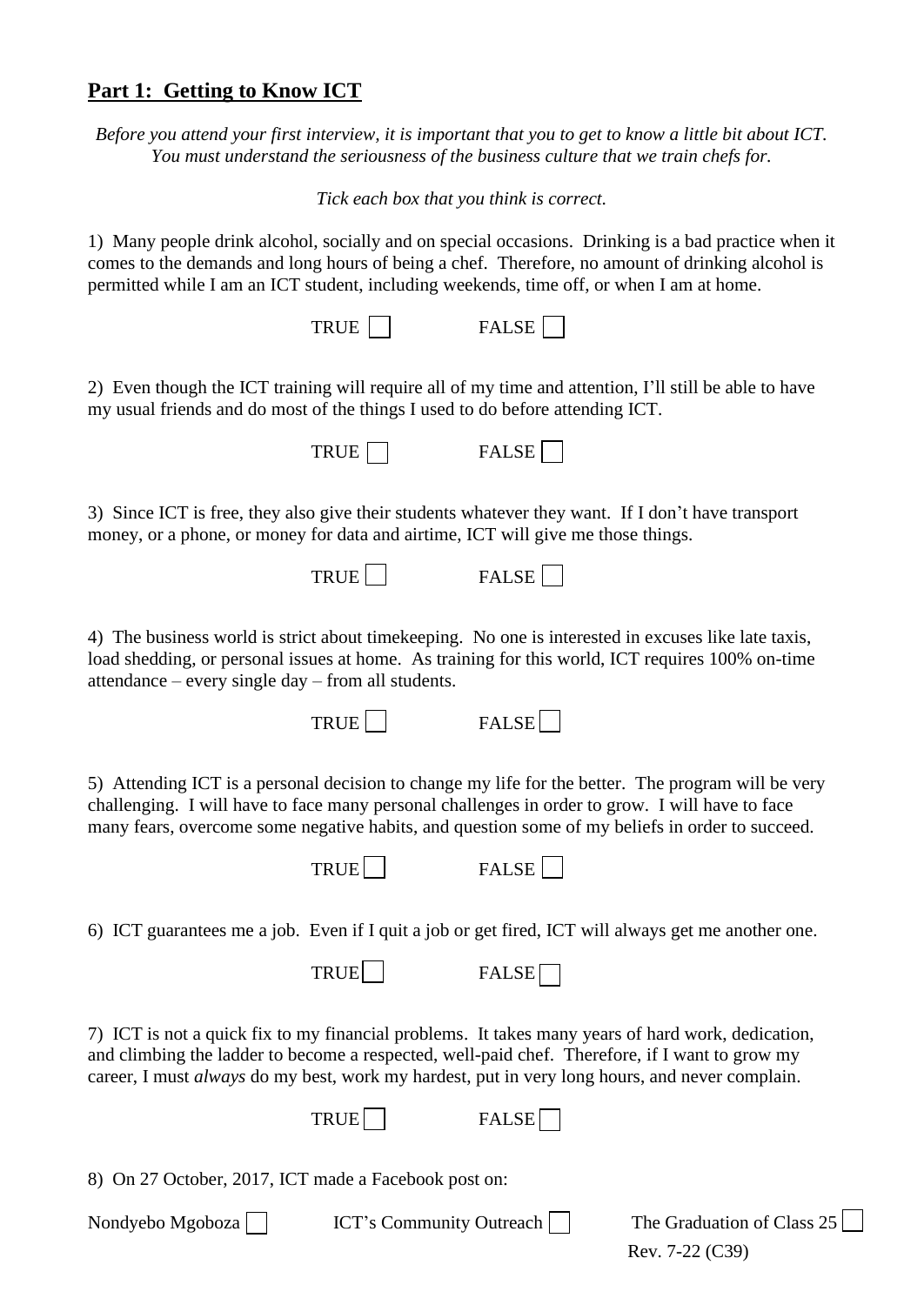## **Part 2: A Little About You**

| 1) How well do you speak and understand English? Very well $\Box$ Good $\Box$<br>I struggle a lot $\Box$                                                                            |
|-------------------------------------------------------------------------------------------------------------------------------------------------------------------------------------|
| 2) Have you ever applied to Infinity Culinary Training in the past? YES $\Box$ NO $\Box$                                                                                            |
| 3) Are you friends with anyone who has attended ICT in the past? If yes, please give their names.                                                                                   |
|                                                                                                                                                                                     |
| 4) Do you ever drink alcohol? YES $\Box$ NO $\Box$ Do you ever smoke dagga? YES $\Box$ NO $\Box$                                                                                    |
| 5) Would you describe yourself as a "slow learner"? YES $\Box$ NO $\Box$                                                                                                            |
| 6) Do you have ANY medical conditions or disabilities that could limit or influence your full-time<br>participation in class or in a job? YES□ NO□ If YES, please explain:          |
| 7) How many people currently stay in your home and what is their relationship to you?                                                                                               |
| 8) Do you or members of your family have any source of income? $YES \Box$<br>NO                                                                                                     |
|                                                                                                                                                                                     |
|                                                                                                                                                                                     |
| 9) Please explain how you will support yourself during your ICT training, including where you will<br>get transport money to and from classes, and airtime and data for your phone. |

10) Describe the type and amount of physical exercise you get in an average day.

|  |  |  |  | 11) At any time in your life, have you experienced abuse or violence at home? YES $\Box$ NO $\Box$ |  |  |
|--|--|--|--|----------------------------------------------------------------------------------------------------|--|--|
|  |  |  |  |                                                                                                    |  |  |